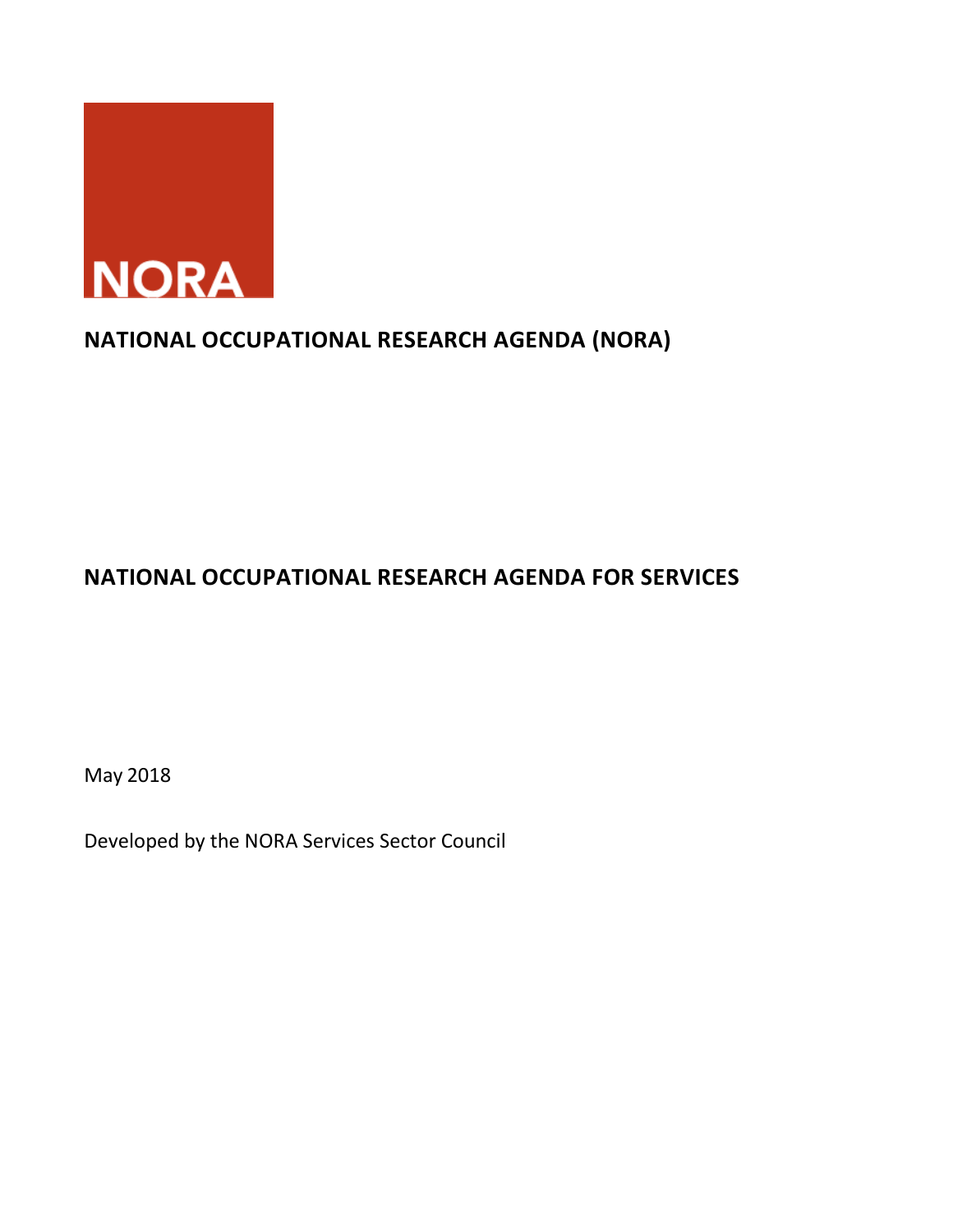For more information about the National Occupational Research Agenda (NORA), visit the web site: <https://www.cdc.gov/niosh/nora/>

For monthly updates on NORA, subscribe to NIOSH eNews at www.cdc.gov/niosh/eNews

#### **Disclaimer**

This is a product of the National Occupational Research Agenda (NORA) Services Sector Council. It does not necessarily represent the official position of the National Institute for Occupational Safety and Health, Centers for Disease Control and Prevention, U.S. Department of Health and Human Services.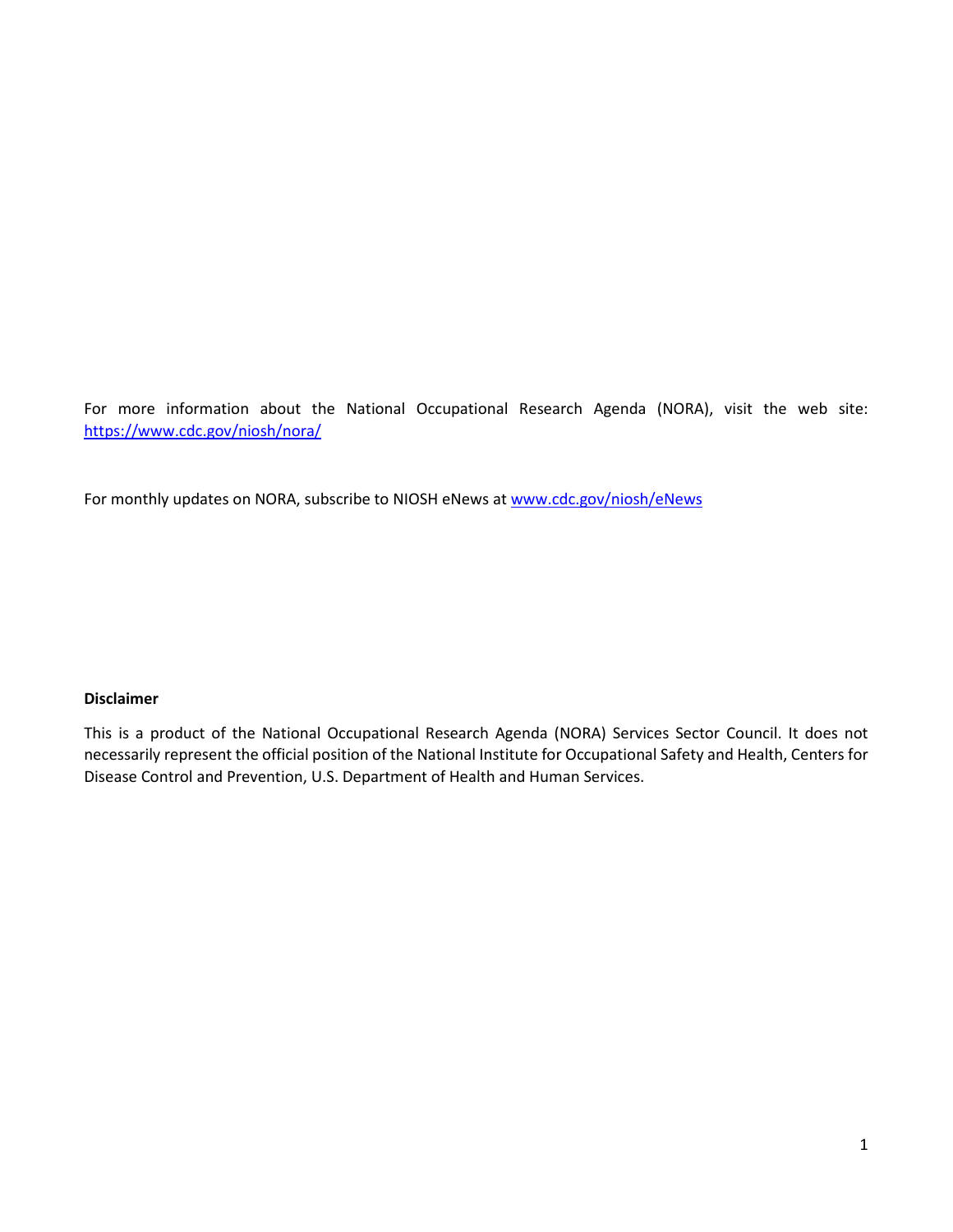## **INTRODUCTION**

## **What is the National Occupational Research Agenda?**

The National Occupational Research Agenda (NORA) is a partnership program to stimulate innovative research and workplace interventions. In combination with other initiatives, the products of this program are expected to reduce the occurrence of injuries and illnesses at work. Unveiled in 1996, NORA has become a research framework for the Nation and National Institute for Occupational Safety and Health (NIOSH). Diverse parties collaborate to identify the most critical issues in workplace safety and health and develop research objectives for addressing those needs.

NORA enters is third decade in 2016 with an enhanced structure. The ten sectors formed for the second decade continue to prioritize occupational safety and health research by major areas of the U.S. economy. In addition, there are seven cross-sectors organized according the major health and safety issues affecting the U.S. working population. While NIOSH is serving as the steward to move this effort forward, it is truly a national effort. NORA is carried out through multi-stakeholder councils, which are developing and implementing research agendas for the occupational safety and health community over the decade (2016-2026). Councils address objectives through information exchange, partnership building, and enhanced dissemination and implementation of evidence-based solutions.

NORA groups industries into ten sectors using North American Industry Classification System (NAICS) codes. The Services sector encompasses eleven North American Industry Classification System [NAICS, 2017] groups:

- Information (51)
- Finance and Insurance (52)
- Real Estate and Rental and Leasing (53)
- Professional, Scientific, and Technical Services (54)
- Management of Companies and Enterprises (55)
- Administrative and Support and Waste Management and Remediation Services (56)
- Educational Services (61)
- Arts, Entertainment, and Recreation (71)
- Accommodation and Food Services (72)
- Other Services (except Public Administration) (81)
- Public Administration (92)

Note that veterinary medicine and animal care workers are part of the Healthcare and Social Assistance sector. Firefighters, law enforcement and other public safety workers are part of the Public Safety sector.

## **What are NORA Councils?**

Participation in NORA Councils is broad, including stakeholders from universities, large and small businesses, professional societies, government agencies, and worker organizations. Councils are co-chaired by one NIOSH representative and another member from outside NIOSH.

### **Statement of Purpose**

NORA councils are a national venue for individuals and organizations with common interests in occupational safety and health topics to come together. Councils have started the third decade by identifying broad occupational safety and health research objectives for the nation. These research objectives build from advances in knowledge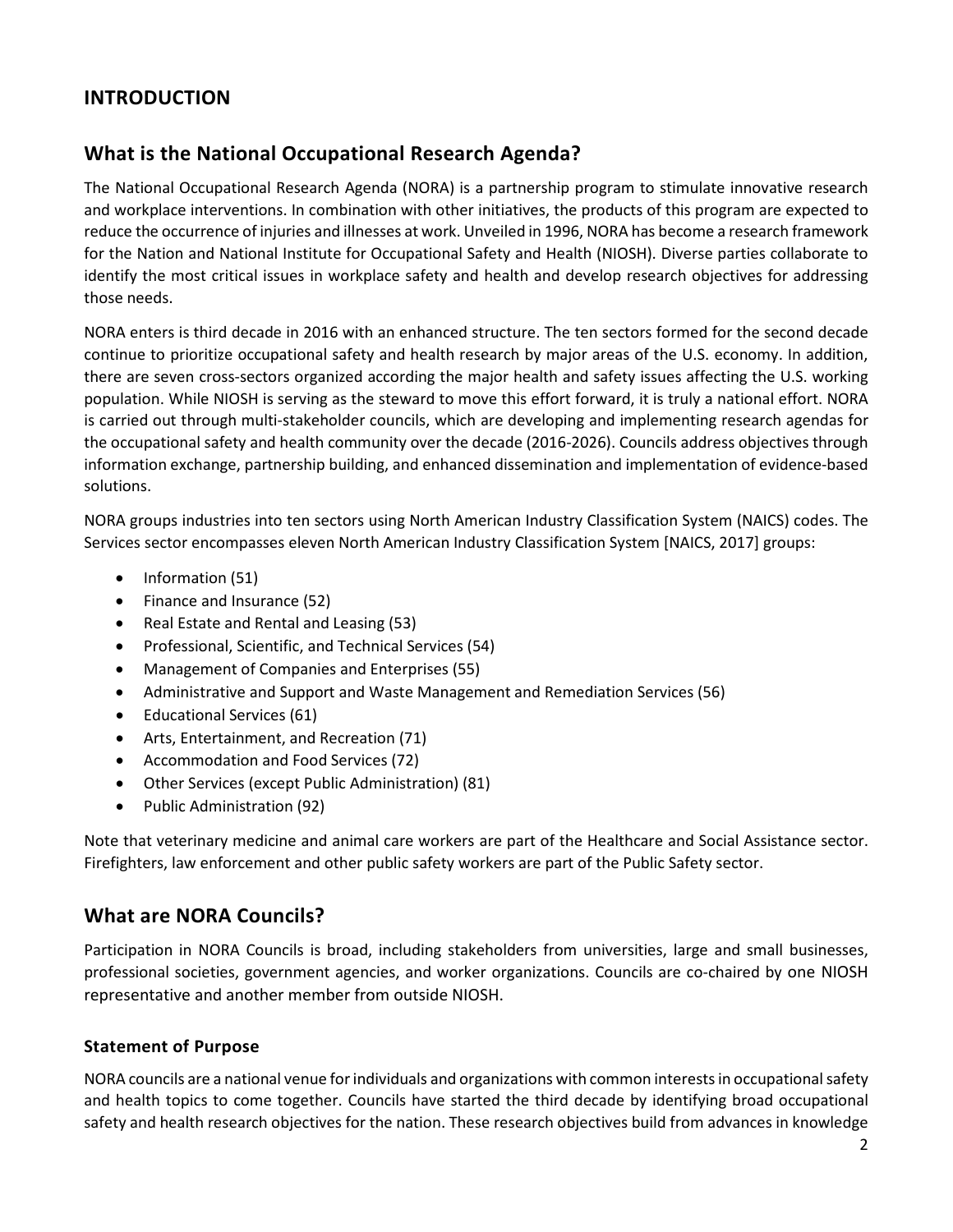in the last decade, address emerging issues, and are based on council member and public input. Councils will spend the remainder of the decade working together to address the agenda through information exchange, collaboration, and enhanced dissemination and implementation of solutions that work.

Although NIOSH is the steward of NORA, it is just one of many partners that make NORA possible. Councils are not an opportunity to give consensus advice to NIOSH, but instead a way to maximize resources towards improved occupational safety and health nationwide. Councils are platforms that help build close partnerships among members and broader collaborations between councils and other organizations. The resulting information sharing and leveraging efforts promotes widespread adoption of improved workplace practices based on research results.

Councils are diverse and dynamic, and are open to anyone with an interest in occupational safety and health. Members benefit by hearing about cutting-edge research findings, learning about evidence-based ways to improve safety and health efforts in their organization, and forming new partnerships. In turn, members share their knowledge and experiences with others and reciprocate partnerships.

### **Services Sector Council Background**

The NORA Services Sector Council was first convened in 2006 at the beginning of the second decade of NORA. At that time, the council examined summaries of stakeholder input generated from Town Hall meetings that took place between December 2005 to December 2006 and from comments submitted through the NIOSH website during the same time period. Occupational safety and health surveillance data for Service industries were then reviewed and summarized for the Council and significant gaps in surveillance data were identified. Bureau of Labor Statistics (BLS) surveillance data for the Services sector between 2003 and 2007 were also summarized in a peerreviewed publication [Utterback et al. 2012]. The members of the council included industry professionals, labor representatives, academic researchers and public health practitioners. Based on these findings, the Council focused on surveillance, musculoskeletal disorders and these Services industries:

- Automotive Repair and Maintenance
- Building Services
- Education and Schools
- Hotels and Motels
- Public Administration (aka Government) except Public Safety
- Recreation and Entertainment
- Restaurants and Food Services
- Telecommunications
- Temporary Labor Industry
- Waste Collection and Disposal
- Hair and Nail Salons

In its current form the Services Sector Council continues to provide leadership through information exchange from a diverse group of members for the prevention of disease and injury in the Services sector.

### **What does the National Occupational Research Agenda for Services represent?**

The National Occupational Research Agenda for Services is informed by the priorities established by the Services Sector Council. This Agenda is therefore based on research, information, and actions most urgently needed to prevent occupational injuries and illnesses in the Services sector. This Agenda provides a vehicle for Services sector stakeholders to describe the most relevant issues, gaps, and safety and health needs for the sector. Each NORA research agenda is meant to guide or promote high priority research efforts on a national level, conducted by various entities, including: government, higher education, and the private sector. Because the Agenda is intended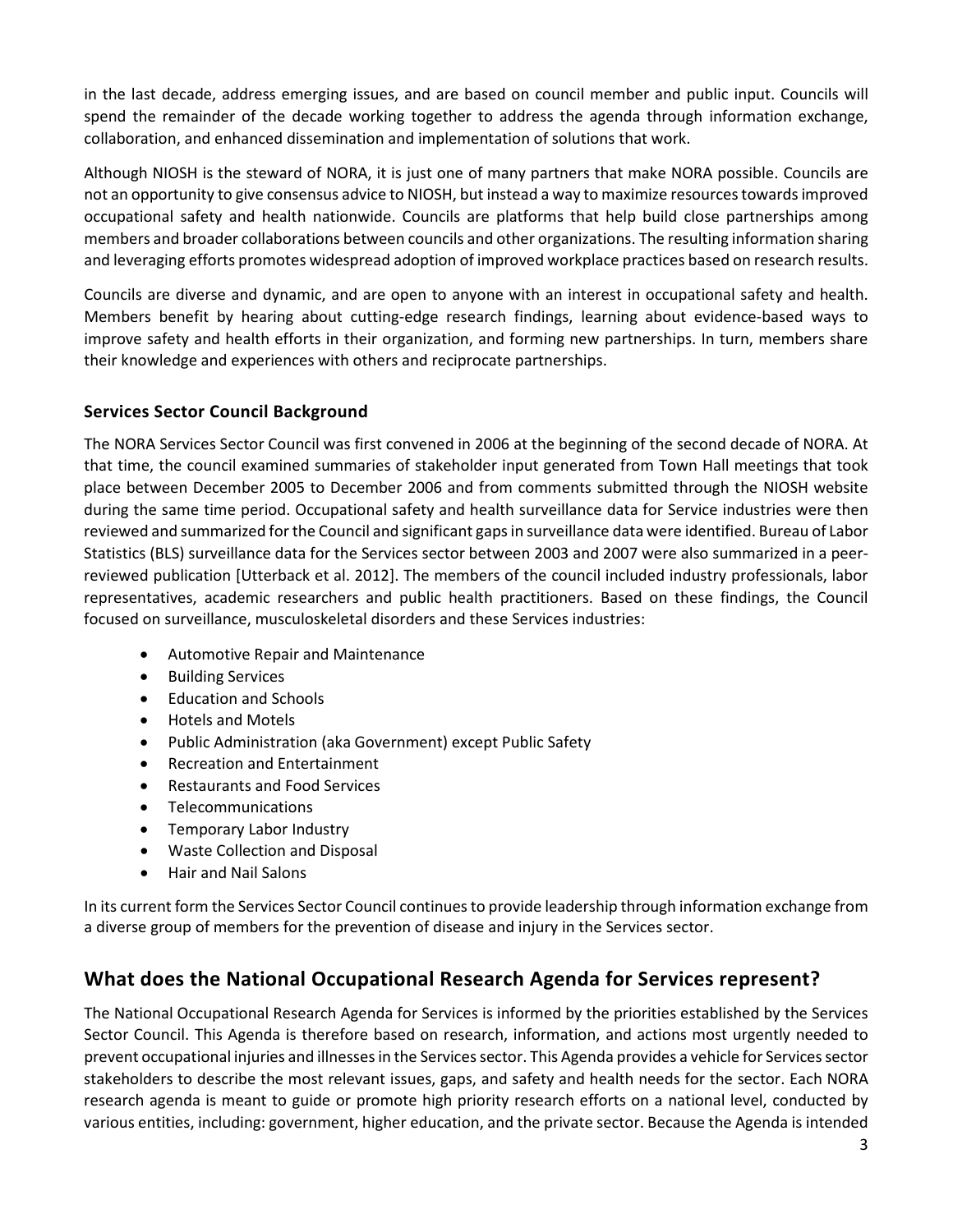to guide national occupational health and safety efforts for the Services sector, it cannot at the same time be an *inventory* of all issues worthy of attention. The omission of a topic does not mean that topic was viewed as unimportant. Those who developed this Agenda did, however, believe that the number of topics should be small enough so that resources could be focused on a manageable set of objectives, thereby increasing the likelihood of real impact in the workplace.

NIOSH used the draft Agendas created by the sector and cross-sector NORA councils as an input into the [NIOSH](https://www.cdc.gov/niosh/about/strategicplan/default.html)  [Strategic Plan.](https://www.cdc.gov/niosh/about/strategicplan/default.html) Programs used the [burden, need and impact method](https://www.cdc.gov/niosh/programs/bni.html) to write research goals that articulate and operationalize the components of the NORA sector and cross-sector Agendas that NIOSH will take up. NORA Agendas and the NIOSH Strategic Plan are to be separate but linked.

## **Who are the target audiences?**

The National Occupational Research Agenda for Services provides research and information to industry; labor; federal, state, and local governments; as well as to experts in professional associations, academia, and public interest/advocacy groups. The Services Council expects that researchers and other occupational safety and health professionals will use this Agenda to plan for further investigation of illness and injury in the Services sector. It is ultimately hoped that safety and health professionals and standard-setting groups (including government agencies and international bodies) will use the Agenda to form new guidelines and standards to minimize worker exposure to occupational hazards. The Agenda will also provide information gaps that need to be addressed by future research. Furthermore, employers, unions, and employees will use research findings that result from this Agenda to eliminate occupational hazards and reduce risks in their workplace.

## **How was the research agenda developed?**

Jobs in the Services sector are highly diverse. Work environments in the Services industries include offices, hotel rooms, outdoor and indoor entertainment facilities, restaurant kitchens, classrooms, automotive garages, public roads, and private households. Services workers are exposed to traffic/travel hazards as they frequently travel on roadways as part of their job. Young workers represent a large portion of the sector as they are often employed in Services jobs, especially in Food Service and in Arts, Entertainment and Recreation industries. On the other hand, some Services sector occupations require academic degrees and many jobs are physically demanding. This diversity means that an extraordinarily large variety of occupational hazards potentially affect the health and safety of these workers.

In the past, the council has grouped its goals by Services industries. Those industries were chosen by the council after deliberations at the 2006 and 2007 meetings. Draft goals were made available for public comment in 2008.

The development of the current research agenda is based in part on: the second decade NORA National Services Agenda; NIOSH surveillance on this the Services sector [Utterback et al. 2012]; current information from the scientific literature; expertise, experience, and discussion within and among the Services Sector Council members. The final version incorporated input from the general public received via responses to a request for comments posted in the Federal Register*.*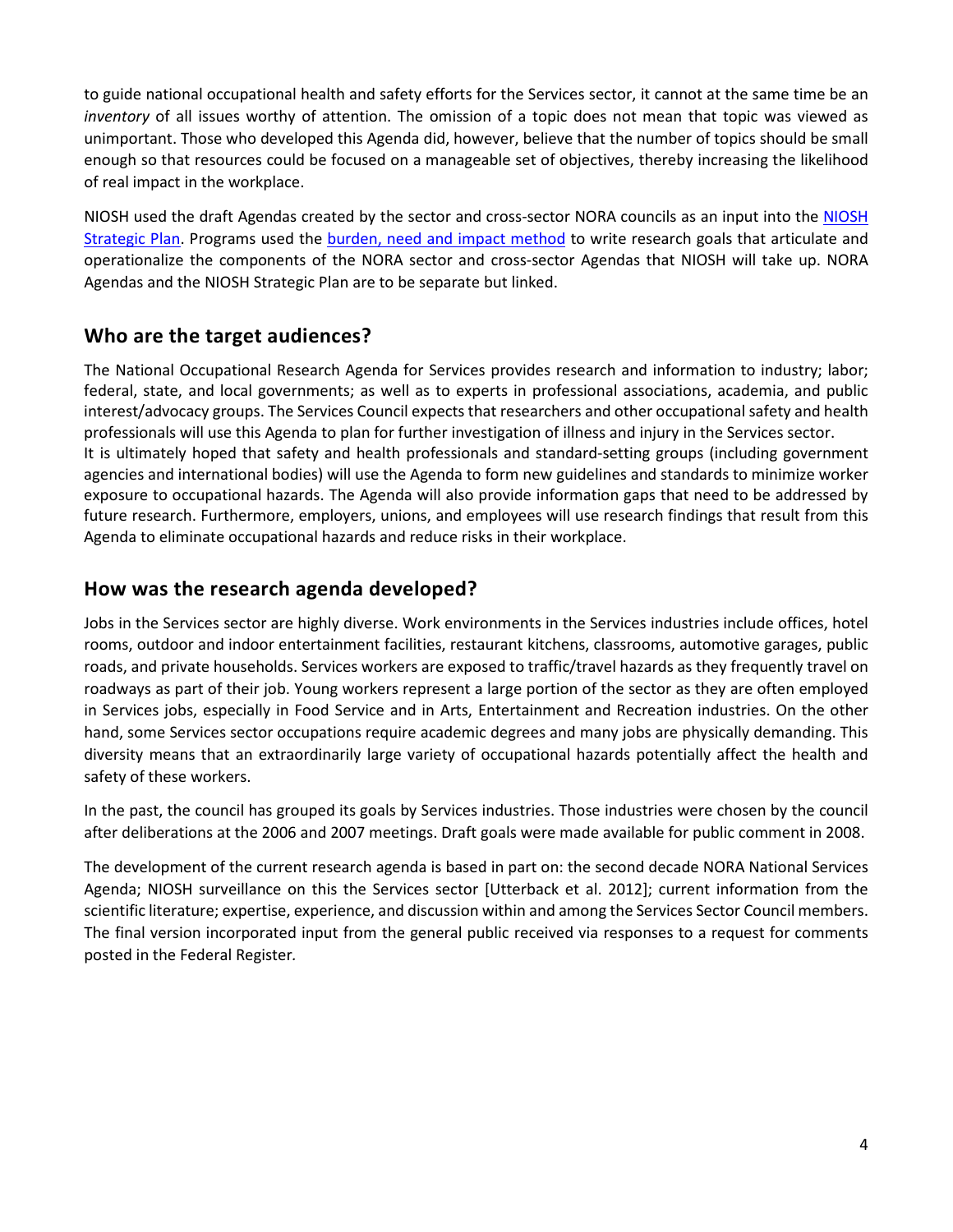## **THE OBJECTIVES**

## **Objective 1: Reduce the incidence and severity of traumatic injuries in the Services sector**

This fundamental objective prioritizes industries within Services based on documented injury and illness data [Utterback et al. 2012]. Taking into account both injury rates and the total number of injuries, these industries within Services should be targeted for specific research and intervention. When considering these data the industries with the highest prevention index (highest combined ranking of number of injuries and the rate of those injuries) should be targeted for further research and intervention:

| Industry*                                        | <b>NAICS</b> | 2015 Number<br>(in thousands) | <b>2015 Rate</b><br>Per 100 full time<br>workers | <b>Prevention</b><br><b>Index</b> |
|--------------------------------------------------|--------------|-------------------------------|--------------------------------------------------|-----------------------------------|
| Traveler accommodation                           | 7211         | 68.6                          | 4.7                                              |                                   |
| Waste collection                                 | 5621         | 10.8                          | 6.1                                              | 2                                 |
| Restaurants and other eating places              | 7225         | 181.3                         | 2.9                                              | 3                                 |
| Services to buildings and dwellings              | 5617         | 52.1                          | 3.4                                              | 4                                 |
| Amusement parks and arcades                      | 7131         | 6.9                           | 5.4                                              | 5                                 |
| Other personal services (pet care, parking lots) | 8129         | 9.9                           | 4.6                                              | 6                                 |
| Other amusement and recreation industries        | 7139         | 19.2                          | 3.1                                              |                                   |
| Special food services (caterers, mobile food)    | 7223         | 14.6                          | 3.8                                              | 8                                 |
| <b>Consumer Good Rental</b>                      | 5322         | 6.5                           | 4.9                                              | 9                                 |
| <b>Performing Arts</b>                           | 7111         | 4.0                           | 5.2                                              | 10                                |

**Table 1. Top ten Services industries based on a combination of the number of cases and the rate of injury, using 2015 Bureau of Labor Statistics Survey of Occupational Injury** 

\*Note: Other Professional, Scientific and Technical Services (NAICS 5419) had a low Prevention Index but was removed from this table because NAICS 54194 Veterinary Services is placed in the Health Care and Social Assistance sector.

The industries in the table above are priorities for research on traumatic injuries. The following are some suggested areas to focus research:

- Intervention research is needed that focuses on falls on the same level for food service industry employees, which include restaurants (NAICS 7225) and special food services (NAICS 7223).
- Fatal injuries among installation, maintenance, and repair occupations account for 7.9% of fatal injuries. Building and grounds cleaning and maintenance occupations account for 5.6% of fatal injuries [BLS 2017c]. Interventions and dissemination methods are needed to reduce these fatalities.
- The waste collection industry has a high burden of occupational injury and should be targeted for prevention resources. Workers in this industry have elevated rates of motor vehicle injuries, falls to the same level, and struck by or against.
- California State Department of Health has developed informative videos (in [English a](https://www.youtube.com/watch?v=sZoghIsJCp0)nd [Spanish\)](https://www.youtube.com/watch?v=6ThlQJ-W42w) for landscape workers (NAICS 56173 under Services to Building and Dwellings) that have been successful in reaching individual workers and small businesses. Extending this model to other parts of the country and to other services industries may be an effective prevention method.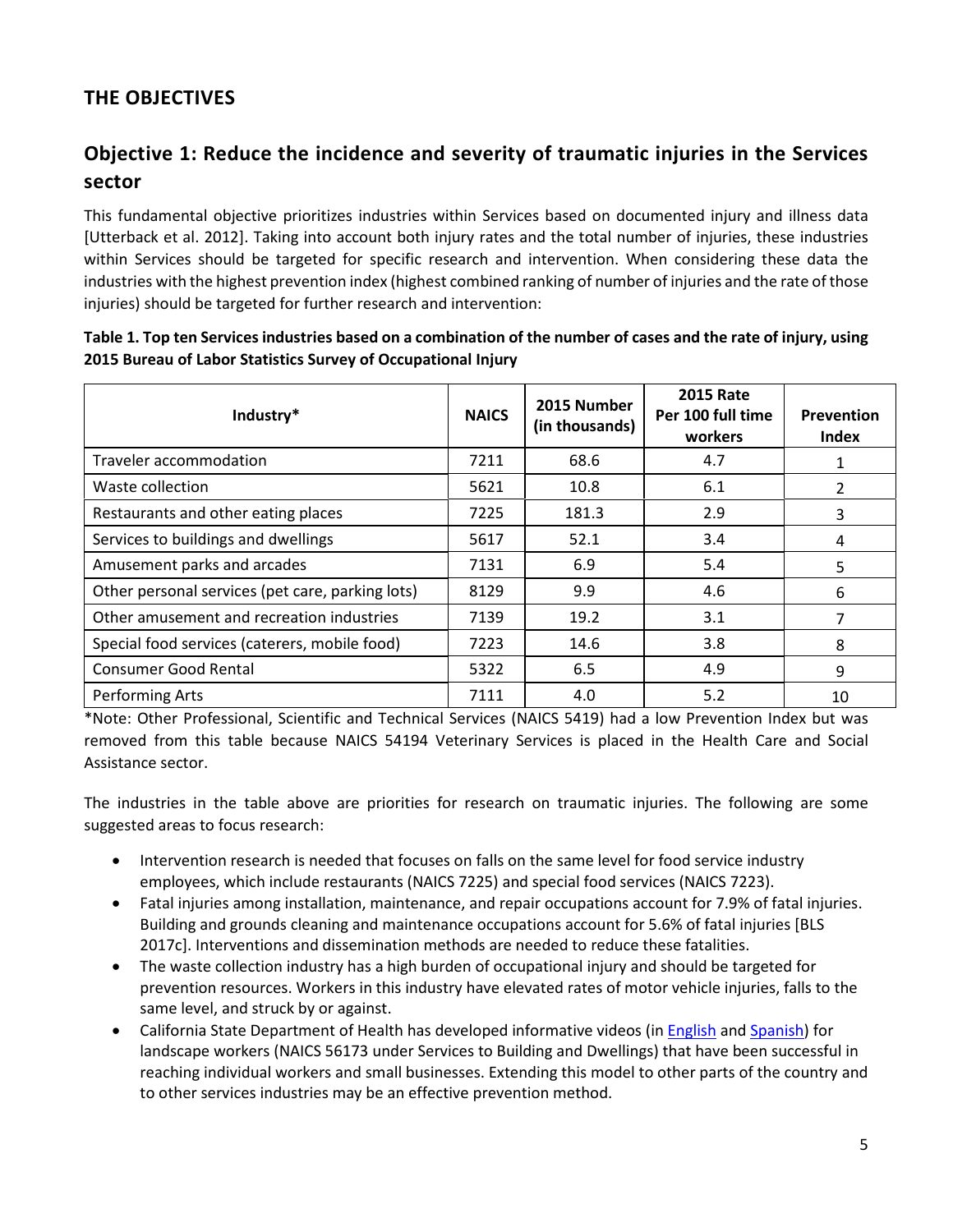- Foreign-born Hispanic/Latino workers have higher fatal occupational injury rates than native-born Hispanic/Latino workers and all workers. This is especially the case with building and grounds cleaning and maintenance occupations [Byler 2013]. Foreign-born workers face language and literacy challenges that create barriers for health and safety training and can lead to workplace discrimination. These industries could benefit from more emphasis on overcoming language barriers and cultural differences.
- Volunteers are common in some Services industries. Developing different strategies to reach this population of workers may be beneficial.

#### **Emphasis on Landscaping and Tree Care**

One occupation that has a particularly high prevalence of traumatic injury is professional landscapers. They comprise many of the injuries reported in some of the top ten industries for injuries listed above: Services to Building and Dwellings (NAICS 5617), Traveler Accommodations (NAICS 7211) and Restaurants (NAICS 7225). However, other industries that have injuries to landscapers are often not targeted because the numbers are masked by the majority of people in lower risk occupations in the industry, e.g., public administration, finance, professional services, education. This is especially true for Lessors of Real Estate (NAICS 5311) that is not listed in Table 1. Because many landscaping safety hazards are known and materials have been developed to prevent injury for this occupation, the following suggestions to reduce injuries among service workers were generated:

- Evaluate small businesses that perform landscaping and tree care and determine the barriers for them in performing basic occupational safety and health functions that are routinely performed in other industries (e.g., construction) with emphasis starting at the top of the hierarchy of controls (i.e. engineering controls, administrative controls, and personal protective equipment).
- New Jersey has recentl[y passed a law](https://njtreeexperts.org/) that requires at least one person in each company that performs tree-care services to be licensed. An initial research question could be to evaluate the effectiveness of this law. If effective, other states may be encouraged to pass similar laws.
- Evaluate how increased association membership in industries such as landscaping and tree service can improve health and safety in those industries.
- The National Association of Landscape Professionals and the Occupational Safety and Health Administration have an [alliance t](https://www.osha.gov/dcsp/alliances/planet/planet.html#!1B)o develop safety training for landscapers that could be disseminated to small businesses and evaluated for effectiveness. Once effective tools are developed, they can be disseminated to companies in other Services industries (e.g., education, restaurants, hotels) and other industry sectors (e.g., manufacturing, healthcare) that do their own landscaping with in-house staff. This training may also raise awareness of landscaping/tree service hazards in other industry sectors that hire small companies via contract.

## **Objective 2: Develop, test and disseminate intervention programs for musculoskeletal disorders.**

Workers across many Services industries are engaged in tasks that have been associated with musculoskeletal disorders (MSDs). MSDs are injuries or inflammation of the nerves, tendons, muscles and support structures of the upper and lower limbs, neck, and lower back. The disorders are caused, precipitated, or exacerbated by sudden exertion or prolonged exposure to physical factors such as repetition, force, vibration, or awkward posture. Many Services sector workers are required to complete repetitive tasks and often exert considerable force in sometimes awkward positions. Figures 1, 2 and 3 below show three data sources in which service industries are compared on MSDs. Taken together these graphs show that these industries should be targeted for research on interventions and outreach to reduce the incidence of musculoskeletal disorders: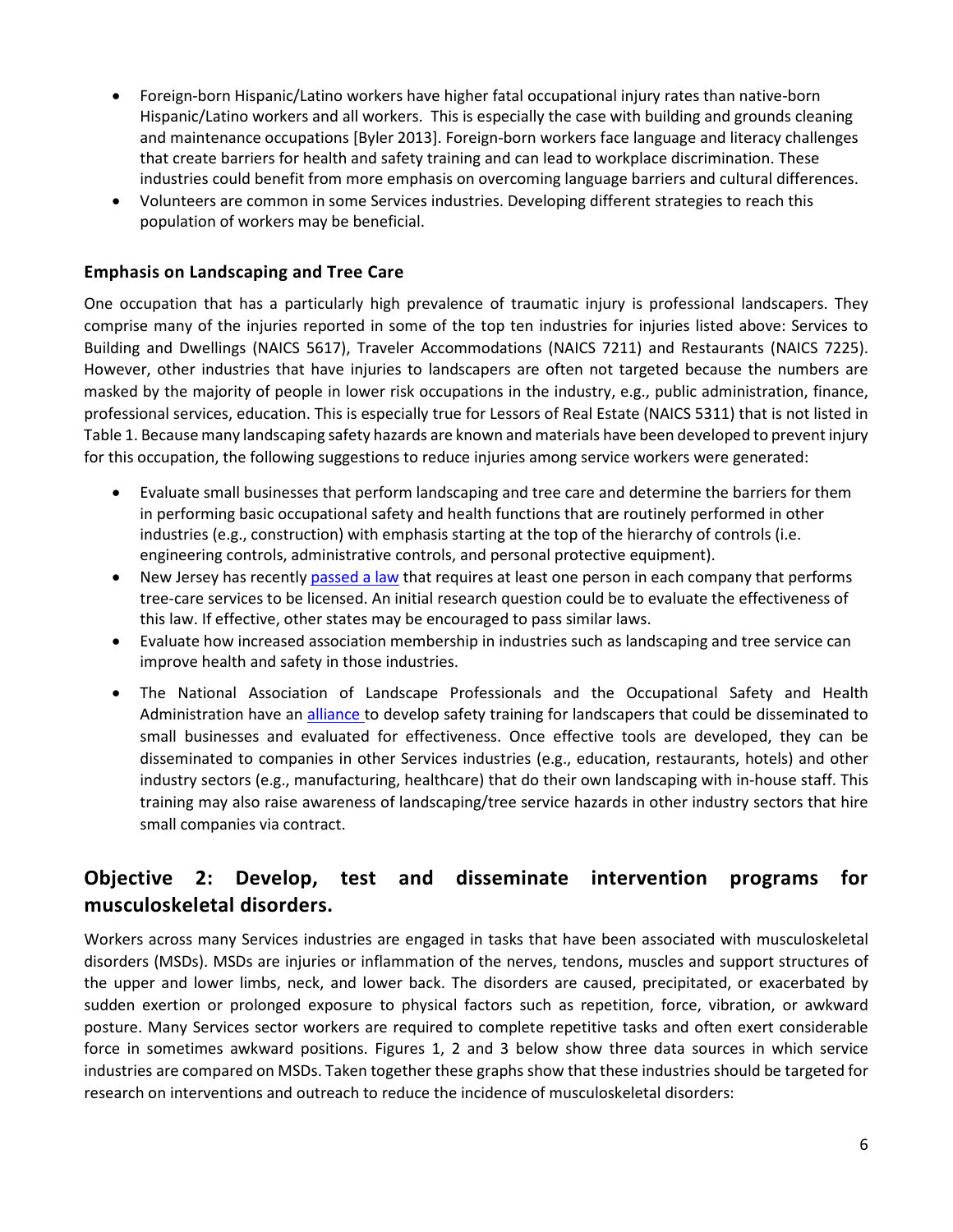- Services to Buildings and Dwellings (NAICS 5617),
- Employment Services (NAICS 5613),
- Automotive Repair and Maintenance (NAICS 8111)
- Lessors of Real estate (NAICS 5311),
- Waste Collection (NAICS 5621),
- Spectator Sports (NAICS 7112)

Figure 1 uses the state of Washington workers compensation system to compare lost time injuries in the area of musculoskeletal disorders for industries within the Services sector. The bubble size is proportional to the number of full time equivalent (FTE) employees in the sector. As can be seen from the figure, Services to Buildings and Dwellings and Automotive Repair and Maintenance are relatively large industries while Waste Collection and Spectator Sports are smaller industries. Waste Collection, although small, is notable because the rate of MSDs are comparatively high.

### **Figure 1. Comparison of Selected Industries for Musculoskeletal Disorders from Washington State [Washington State 2017]**

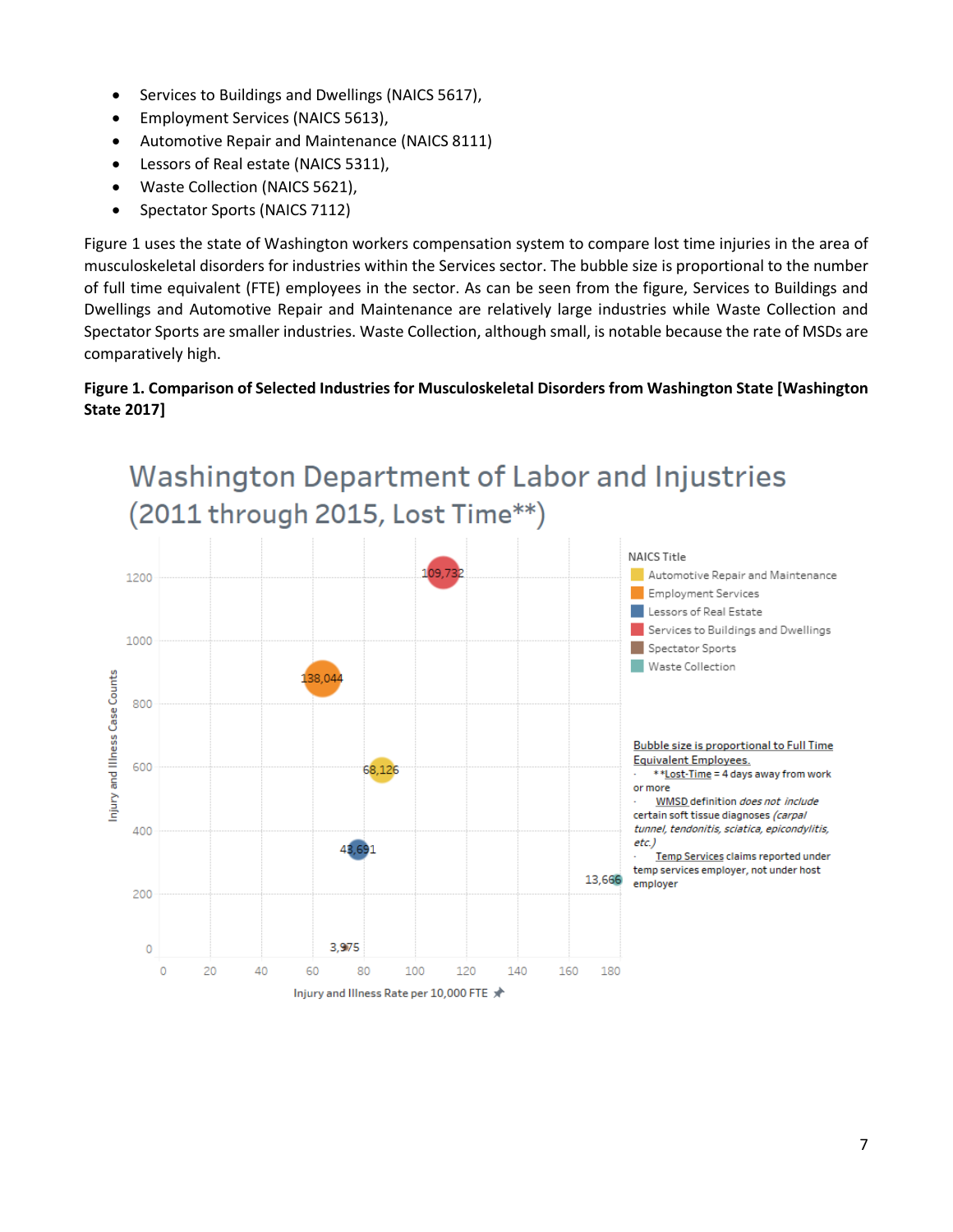Figure 2 uses the state of Ohio workers' compensation system to compare lost time injuries in the area of musculoskeletal disorders. The same service industries are plotted as in the previous figure and with a fairly similar layout. The Employment Services industry has a high count in comparison to other industries. As in Washington State, Waste Collection has a high rate of MSDs but is a small industry.

### **Figure 2. Comparison of Selected Industries for Musculoskeletal Disorders from Ohio Bureau of Workers' Compensation [Meyers 2017]**

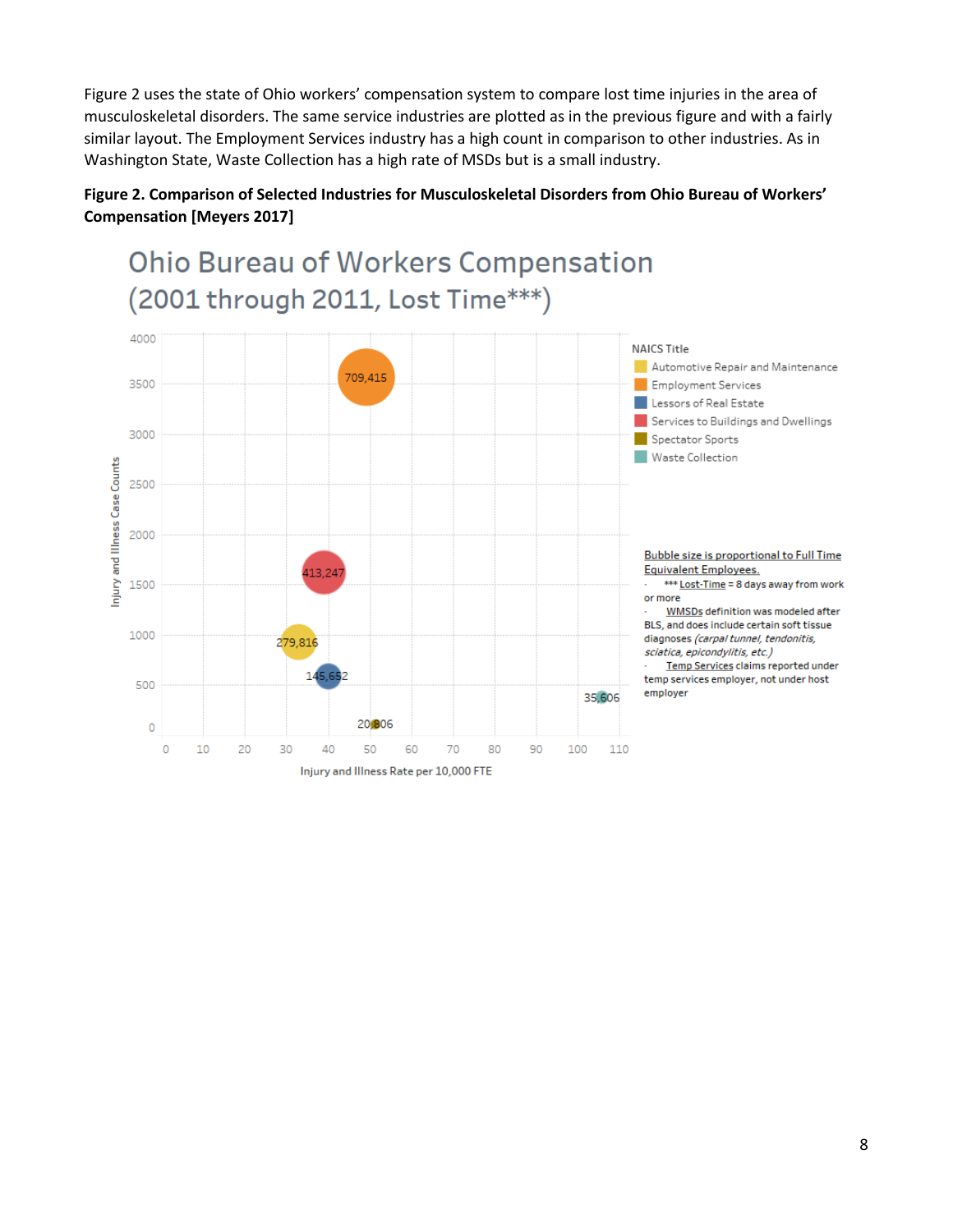Figure 3 shows the Bureau of Labor Statistics data to compare lost time injuries in the area of musculoskeletal disorders. In this figure the bubble size is proportional to the median lost days as opposed to the number of employees because the number of full-time equivalent (FTE) employees is not available. The same service industries are also seen in this figure with the exception of Spectator Sports. Waste Collection again has a high rate of MSDs.

![](_page_9_Figure_1.jpeg)

### **Figure 3. Comparison of Selected Industries for Musculoskeletal Disorders from the Bureau of Labor Statistics [BLS 2017b].**

These are some areas where research is needed:

20

30

40

50

Injury and Illness Rate per 1,0000 FTE

60

70

0  $\circ$ 

10

• Develop and disseminate interventions to reduce the incidence of back and shoulder MSDs among Automotive Repair and Maintenance workers.

80

90

100

• Services to Building and Dwellings include exterminating and pest control, janitorial, landscaping, and carpet and upholstery cleaning services. Lessors of Real Estate include industries that engage in leasing residential, nonresidential buildings and other real estate property. Both of these industries include workers who take care of buildings by doing maintenance, landscaping, or cleaning. This work is labor intensive and not usually able to be mechanized. Back injuries and shoulder injuries (especially rotator cuff) are most prominent. Research is needed on the best ways to reduce these MSDs either through interventions or work practices. Research on identifying effective outreach methods to get interventions to the small employers is needed.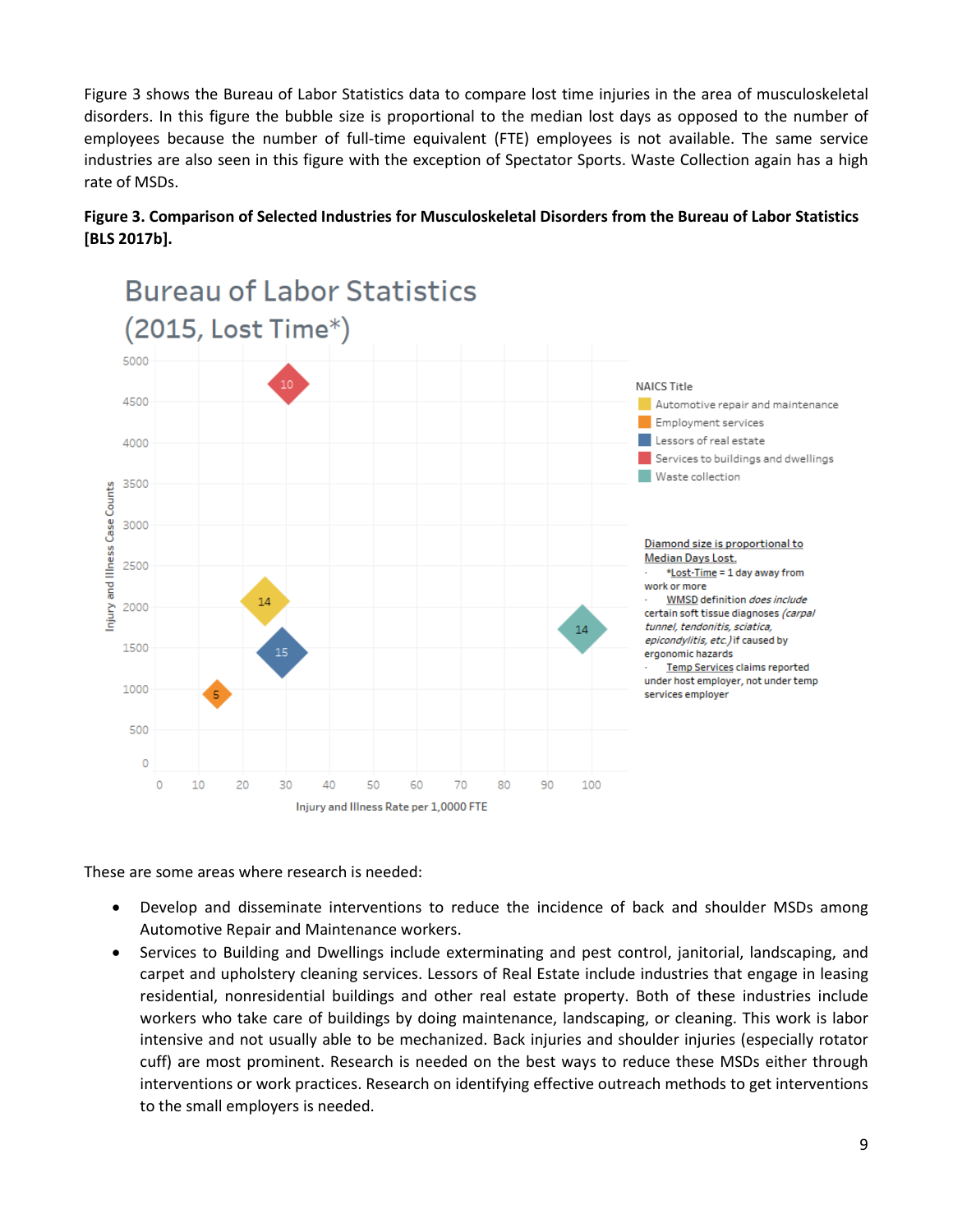- Studies are needed to determine the best ways to reduce back, shoulder and knee MSDs among workers in the Waste Collection industry. Specific research should focus on testing known safety interventions, that will reduce awkward or heavy lifting, or reduce repetitive motion.
- Back, shoulder and wrist injuries are either the most common or the most expensive, so these areas should be a priority.
- Although all workers' compensation rates have seen a reduction in recent years, the Waste Management industry has shown a larger relative drop. Some research in determining the tactics used by the industry would be desirable.
- Younger and older age groups may need focused research to determine the causes and solutions.

## **Objective 3: Reduce Injuries and Illnesses among Contingent Workers**

Contingent workers are referred to by a variety of names, including non-standard, temporary help, on-call, direct hire, agency contract, app-based, on-demand, freelancer, and gig workers [GAO 2006, Howard 2016]. Contingent workers do not have an implicit or explicit contract for ongoing employment and do not expect their jobs to last. The Government Accountability Office (GAO) in 2015 estimated the "core contingent" workforce (agency- and direct-hire temps, on-call workers and day laborers) at 7.9% of the workforce (95% CI: +/- 1.7%) [GAO 2015]. This represents about 11 million workers, but does not include independent contractors, self-employed or part-timers with an expectation of stable employment. Occupational hazards can be greater for temporary agency workers because of a lack of clarity about which employer is responsible for their safety and the fact that they are more often likely to be performing a job for the first time. A hazard of temporary work is psychological morbidity possibly being related to job insecurity [Virtanen et al. 2005]. Other hazards are dependent on the work environment at the host establishment, which can be influenced by lack of training, protective measures, and adequate supervision. Temporary agency workers are often employed in Construction and Manufacturing but an article about workers in Washington State, found that temporary agency workers working in the Construction and Manufacturing industries had a rate-ratio that was more than two- to four-fold higher than construction or manufacturing workers in standard work arrangements. For all major injury types suffered by construction and manufacturing temporary agency workers, medical only claims were 88 to 300% higher than those for workers in standard arrangements [Smith et al. 2010].

The Services Sector Council held a webinar where participants identified the following issues that need to be addressed to reduce injuries and illnesses among contingent workers.

- Overlapping vulnerabilities due to the demographics of contingent workers (age, ethnic background, language, gender, educational level, lack of long-term job stability, etc.)
- Lack of information or awareness of hazards
- Lack of evidence-based strategies to address the problem
- Clarifications over the responsibility for complying with health and safety standards. Responsibilities of a staffing company differ from those of an independent contractor, the host employer, and the primary employer
- Evaluation of the host employer's worksite prior to accepting a new host employer as a client, or a new project from a current client host employer

The first three problems can be addressed by the following research considerations:

- Better defining which employees are contingent workers on large, national worker safety and health surveys (including the specific demographics mentioned above);
- Research safety climate, awareness, and risk tolerance (perceptions of susceptibility and severity of risk and health outcomes) on the part of employers and contingent workers;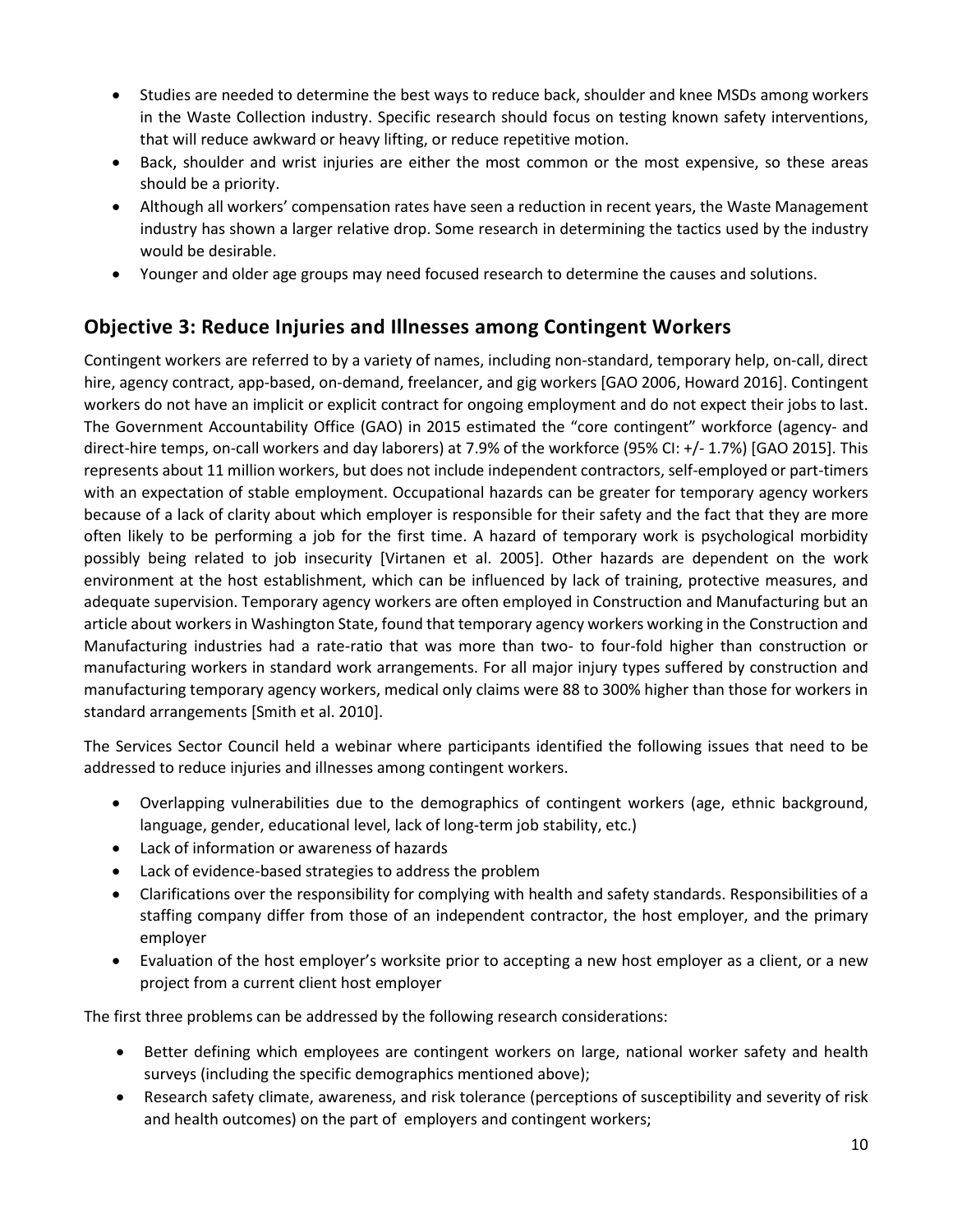- Conduct research into the benefits of and barriers to implementing health and safety interventions, including input from all stakeholders (temporary agencies, host employers and workers); and
- Disseminating information about model programs that benchmark best practices in protecting contingent worker safety and health.

Other issues should be addressed by outreach, such as providing model contracts for staffing agencies and potential clients, as well as by providing instruments to guide the evaluation of workplace safety by staffing agencies (e.g. hazards and how best to ensure protection).

## **Objective 4: Reduce incidence of chronic disease among Services sector workers**

Services sector workers are routinely subjected to a wide array of exposures that can lead to chronic disease and illness. Three industries within Services have particularly high rates of illness, and are priorities for research. First, the Personal Care Services component of the sector employs approximately 1.45 million [BLS 2017]. Many of these workers are employed in hair and nail salons and are exposed to a variety of chemicals that potentially cause a number of health effects. Of particular concern are chemical exposures that lead to reproductive toxicity, as these exposures affect women of reproductive age – a large portion of whom work in the hair and nail salon industry. Second, approximately 2.5 million workers employed in building services who are exposed to pesticides and other chemicals [OSHA 2017]. It is suspected that these exposures lead to chronic effects including birth defects, toxicity to a fetus, production of benign or malignant tumors, genetic changes, blood disorders, nerve disorders, endocrine disruption, and adverse reproduction effects [Lorenz 2009]. And finally, automotive technicians are exposed to an array of industrial chemicals including heavy metals contained in break fluids, degreasers, detergents, lubricants, metal cleaners, paints, fuel, solvents, etc., resulting in various consequences, that include: skin disease; asbestosis and mesothelioma; increased risk of cancer; and increased risk of organic brain damage [International Labour Organization 2000].

In the Services sector, 89% of the 3 million related firms have less than 20 employees [US Census Bureau 2011]. These small businesses have little access to health and safety specialists and often employ workers who are young, less educated, and immigrants [Belman and Levine 2004]. These business may have little information on protecting their workers from chronic illnesses and injury, including from occupational chemical exposures. Because of these challenges, the following topics are central in reducing incidence of chronic disease among Services sector workers:

- Studies are needed on the etiology of reproductive hazards from exposure to many of the chemicals used in nail and hair salons.
- Research is needed on methods of effective dissemination to reach employers and employees in the Building Services Industry for the reduction of chemical exposures. Hazards for these workers include pesticides, cleaning compounds, solvents, and degreasing agents. Many of the hazards of these chemicals are known but work is needed to more fully disseminate exposure reduction interventions.
- Conduct evaluations, disseminate results, and provide training materials to Automotive Repair and Maintenance employers and workers on the chemical exposure hazards in the industry including solvent exposures, engine exhaust, isocyanates (during painting), epoxies, and degreasing agents.
- Further surveillance and epidemiological research are needed to characterize the burden of chronic disease to Services sector workers.
- Studies identifying effective outreach methods to these special populations are needed. Since most employers are small and medium-sized businesses, it will be important to nurture alliances with trusted partners and stakeholders.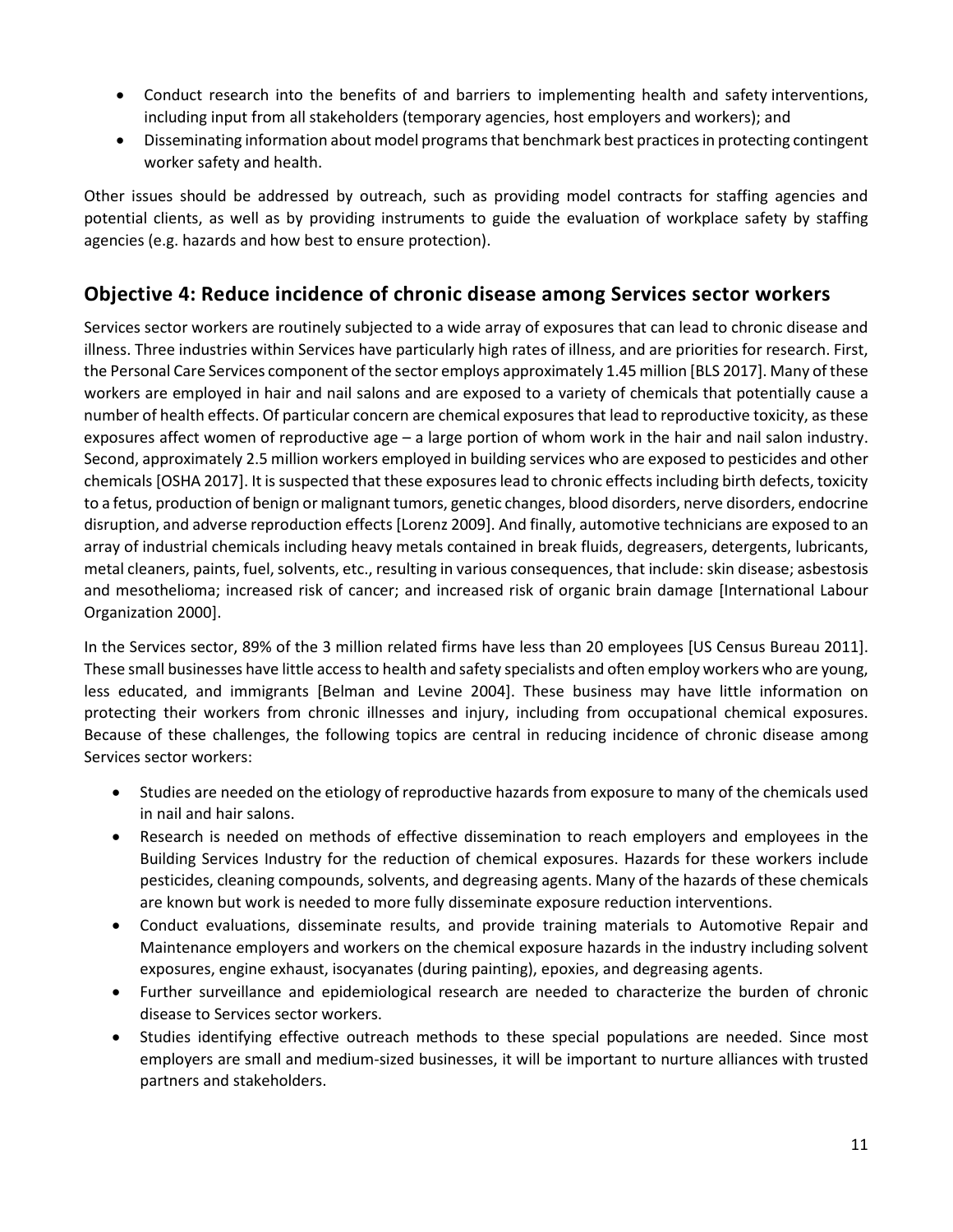- Strategies to control the risk of chronic disease among Services sector workers that emphasize engineering controls and best practices for administrative controls and personal protective equipment (PPE) need to be developed.
- Conduct studies on shiftwork and health outcomes such as adverse reproductive health and cardiovascular disease in those industries within Services with a high proportion of non-standards workshifts such as 1) Accommodations, 2) Amusement, Gambling, and Recreation, 3) Food Services and Drinking Places, and 4) Personal Services [NIOSH 2015].
- Conduct evaluations and disseminate information to policy makers and employers about the health hazards of second hand smoke in industries within Services with a high prevalence of exposures such as 1) accommodations, 2) food services and drinking places, 3) rental and leasing services and 4) repair and maintenance [NIOSH 2015].
- The prevalence of asthma among service sector workers is 7.5 compared to 7.2 for all workers [NIOSH] 2010]. Considering that the service sector employs over 70 million workers, research on work-related asthma is warranted especially in these industries: Scientific Research and Development Services, Educational Services, Personal Services, and Amusements, Gambling, and Recreation Industries [NIOSH 2010].
- Research on skin exposures and dermatitis should be conducted among workers in the Personal Services and Repair and Maintenance Industries because of the prevalence of potential skin hazards of 52.4% and 51.5%, respectively, compared to 20.5% in all industries [NIOSH 2010].

## **Objective 5: Reduce hearing loss among Services sector workers**

Within the Services sector, there are very large groups of workers with hazardous noise exposure. For instance, 45% are exposed in Repair and Maintenance industry (approximately 900,000 workers); within Arts, Entertainment, and Recreation 22% of workers are exposed to hazardous noise exposure (approximately 550,000 workers); and approximately 13% are exposed within Public Administration (approx. 650,000 workers) [Tak et al. 2009]. Twenty percent of noise-exposed Services workers have a material hearing impairment in one or both ears (overall) [Masterson et al. 2015]. However, among some industries, 23-36% have impairment [Masterson et al. 2013]. Services workers lose 2.6 healthy years, each year, for every 1,000 noise-exposed workers [Masterson et al. 2016]. These lost healthy years are shared among the 13% of noise-exposed services workers with hearing impairment in both ears (about 130 workers out of each 1,000 workers). Over a 30-year working lifetime, about 78 healthy years are lost by 130 workers [Masterson et al. 2016].

The most effective approach for hearing loss prevention is to reduce or eliminate hazardous noise at the source using noise control interventions. However, U.S. employers often do not install engineering noise controls, as they are viewed as complicated and cost-prohibitive to implement. This misunderstanding about the benefits of implementing noise control interventions have led to pervasive and reflexive reliance on hearing protection devices to protect workers' hearing – a strategy proven to be ineffective due to poorly chosen or incorrectly/sporadically worn PPE [Bruce 2008; Suter 2012] . In the Services sector about 43% of noise-exposed Repair and Maintenance industry workers report not wearing hearing protection, as do 26% of noise-exposed workers in Arts, Entertainment, and Recreation, and approximately 22% in Public Administration [Tak et al. 2009].

These data demonstrate a need for research and outreach that emphasizes the following in order to reduce hearing loss of workers in the Services sector:

- Development and promotion of noise control interventions to reduce exposure to noise for Services sector workers.
- Promotion of evidence-based best practices for hearing conservation programs in the Services sector.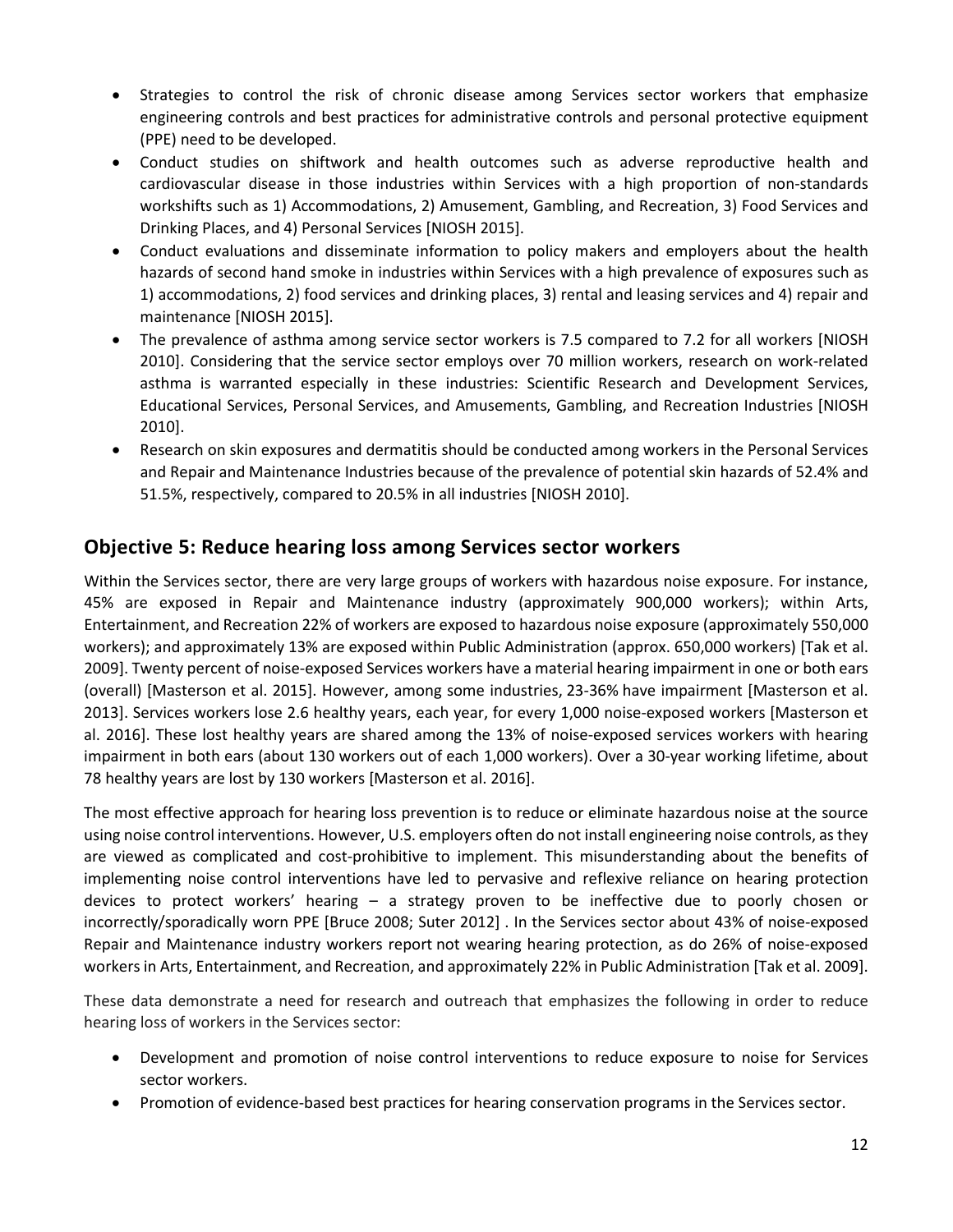- Research regarding hearing protection devices including promotion of fit-testing systems for hearing protectors.
- Further surveillance and epidemiological research regarding the extent of risk of hearing loss/noise exposure for Services sector workers.
- Enhanced outreach to Services sector stakeholders regarding the hazards of noise-induced hearing loss as well as the means to address these hazards.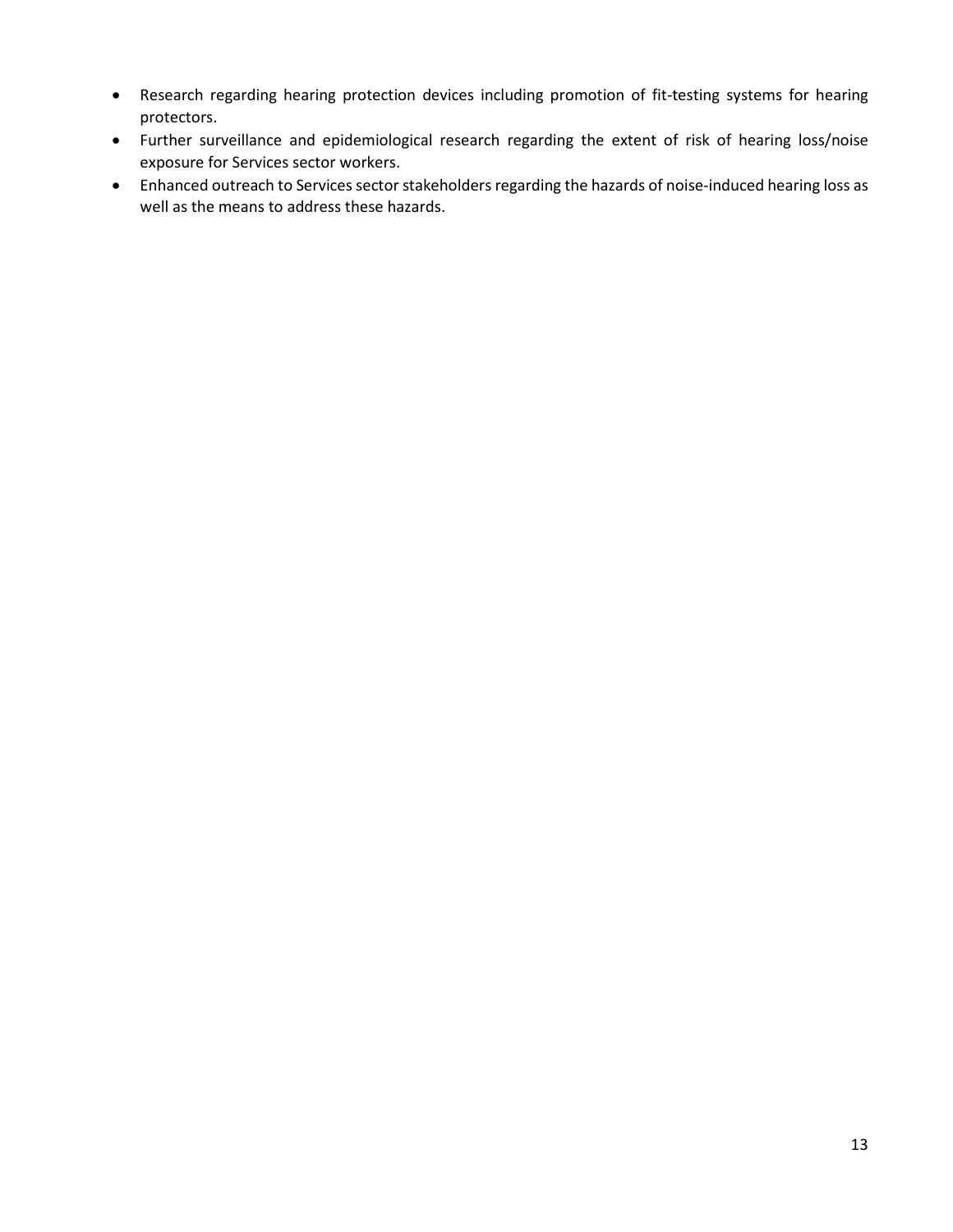### **REFERENCES**

BLS [2017a]. Personal and Laundry Services: NAICS 812. Washington, D.C.: U.S. Department of Labor, Bureau of Labor Statistics[, https://www.bls.gov/iag/tgs/iag812.htm](https://www.bls.gov/iag/tgs/iag812.htm) 

BLS [2017b]. Nonfatal cases involving days away from work: selected characteristics by detailed industry with musculoskeletal disorders, All U.S., All workers, Private industry, (2011-2015). Washington DC: U.S. Department of Labor, Bureau of Labor Statistics.

BLS [2017c] Census of Fatal Occupational Injuries (CFOI) by Occupation. For years 2011-2015, Washington DC: U.S. Department of Labor, Bureau of Labor Statistics. [https://wwwnd.cdc.gov/niosh-whc/chart/bls](https://wwwnd.cdc.gov/niosh-whc/chart/bls-fw?T=O&V=D&S=N00&D=RANGE&Y1=2011&Y2=2015&Y)[fw?T=O&V=D&S=N00&D=RANGE&Y1=2011&Y2=2015&Y](https://wwwnd.cdc.gov/niosh-whc/chart/bls-fw?T=O&V=D&S=N00&D=RANGE&Y1=2011&Y2=2015&Y)

Bruce RD [2008]. Engineering controls for reducing workplace noise. Noise Eng *37*(3):33-39. <https://www.nae.edu/19582/Bridge/NoiseEngineering/EngineeringControlsforReducingWorkplaceNoise.aspx>

Byler CG [2013]. Hispanic/Latino fatal occupational injury rates. Monthly Labor Review. February, 2013, 14-23.

CDC [2016]. Hearing impairment among noise-exposed workers — United States, 2003–2012. MMWR *65*(15):389- 394.

GAO [2015]. Contingent Workforce: Size, Characteristics, Earnings, and Benefits. Washington, DC: Government Accountability Office, <http://www.gao.gov/products/GAO-15-168R>

ILO [2000]. International Hazard Data Sheets on Occupation: Mechanic, automobile. Geneva: International Labour Organization, http://www.ilo.org/safework/cis/WCMS 193167/lang--en/index.htm

Lorenz E [2009]. Potential Health Effects of Pesticides. University Park, PA: Pennsylvania State University Extension [http://extension.psu.edu/pests/pesticide-education/applicators/fact-sheets/pesticide](http://extension.psu.edu/pests/pesticide-education/applicators/fact-sheets/pesticide-safety/potential-health-effects-of-pesticides)[safety/potential-health-effects-of-pesticides](http://extension.psu.edu/pests/pesticide-education/applicators/fact-sheets/pesticide-safety/potential-health-effects-of-pesticides) 

Masterson EA, Deddens JA, Themann CL, Bertke S, Calvert GM. [2015]. Trends in worker hearing loss by industry sector, 1981-2010. AJIM *58*:392-401.

Masterson EA, Tak S, Themann CL, Wall DK, Groenewold MR, Deddens JA, Calvert GM. [2013]. Prevalence of hearing loss in the United States by industry. AJIM 56:670-681.

Meyers AR, Al-Tarawneh IS, Wurzelbacher SJ, Bushnell PT, Lampl MP, Bell J, Bertke SJ, Robins DR, Tseng C, Wei C, Raudabaugh JA, and Schnorr TM [2017] Applying machine learning to workers' compensation data to identify industry-specific ergonomic and safety prevention priorities — Ohio, 2001–2011. Manuscript submitted for publication.

NIOSH [2010]. National Health Interview Survey Occupational Health Supplement. Cincinnati, OH: U.S. Department of Health and Human Services, Centers for Disease Control and Prevention, National Institute for Occupational Safety and Health, https://www.cdc.gov/niosh/topics/nhis/profile.html

NIOSH [2015]. National Health Interview Survey Occupational Health Supplement. Cincinnati, OH: U.S. Department of Health and Human Services, Centers for Disease Control and Prevention, National Institute for Occupational Safety and Health,<https://www.cdc.gov/niosh/topics/nhis/default.html>

OSHA [2017]. Landscape and Horticultural Service: Hazards and Solutions. Washington, DC: Department of Labor, Occupational Safety and Health Administration, <https://www.osha.gov/SLTC/landscaping/hazards.html#pesticideschemicals>